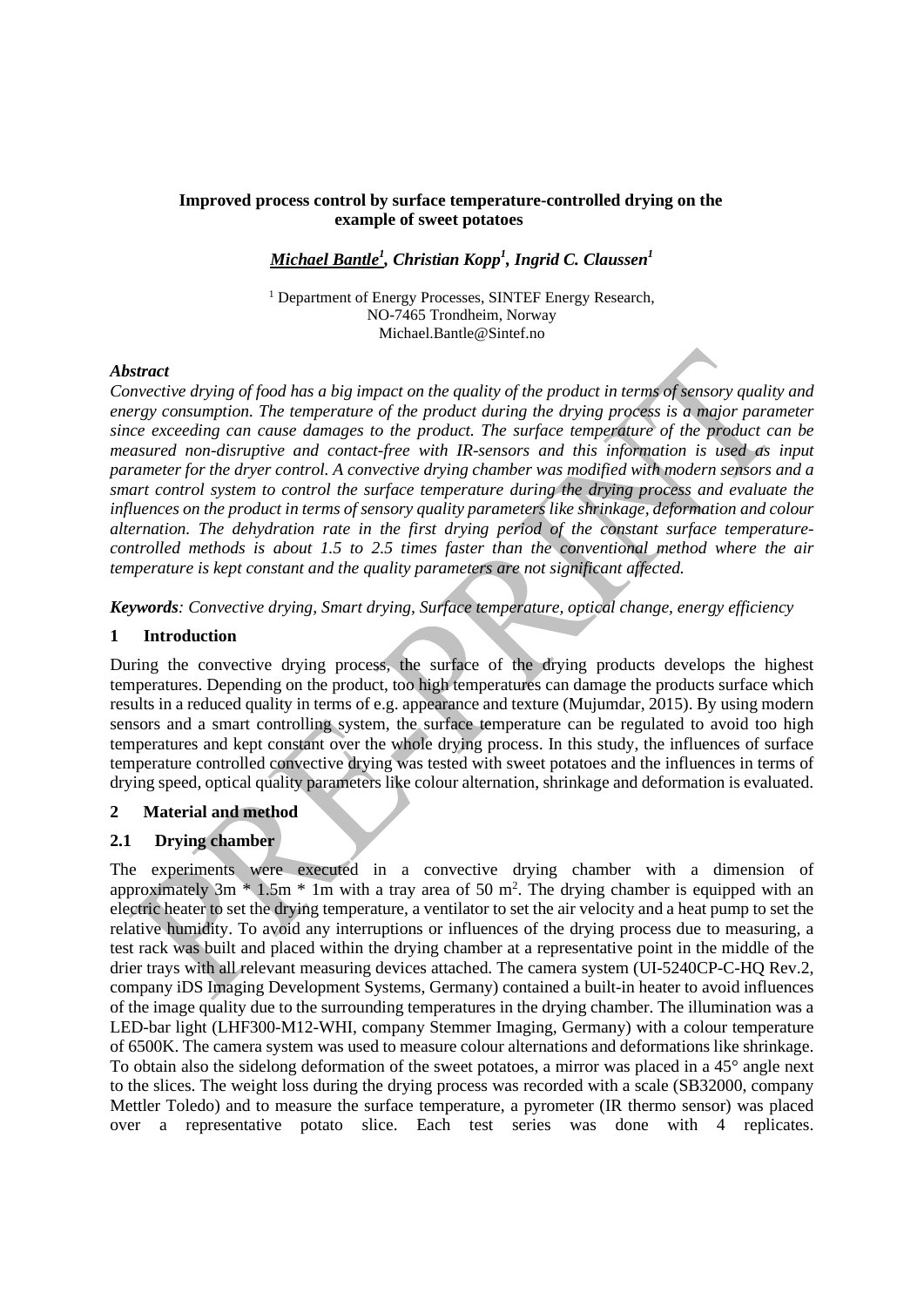# **2.2 Product preparation**

The used drying products in this work were organic sweet potatoes (Ipomoea batatas), which were purchased in Norway at the local market. The sweet potatoes were stored in a refrigerator at 8°C during the whole experimental duration of 2 weeks. The sweet potatoes were cut in slices of 5 mm thickness using a bread cutter machine. The peel wasn't removed.

To measure the drying kinetics, 1000 g of the potato slices were placed on a drying grid which was placed on a scale inside the drying chamber. One of those slides was placed underneath the pyrometer to measure the representative surface temperature. For the optical measurement 6 slices were placed on the camera test rack.

# **2.3 Experimental Setup**

Figure 1 shows the two used drying methods using the example of 30°C



*Figure 1: Temperature profile of air temp. controlled (left) and surface temp. controlled (right).*

On the left side the temperature profile is shown, where the air temperature was kept constant, which can be considered as the classical method for convectional drying. The surface temperature is increasing during the drying process until it is reaching the temperature of the drying air.

On the right side a temperature profile of the surface temperature-controlled method is shown. This method keeps the temperature of the product surface constant and results in a higher air temperature in the beginning, which reduces during the drying process until it reaches the surface temperature. In this work the following experimental setups were used (see Table 1):

| <b>Test name</b>    | <b>Constant</b><br>temperature | Temperature, T<br>$\lceil$ <sup>o</sup> Cl | <b>Rel. humidity, RH</b><br>$\lceil\% \rceil$ | Air velocity, v<br>[m/s] |
|---------------------|--------------------------------|--------------------------------------------|-----------------------------------------------|--------------------------|
| T <sub>20</sub> Air | Air temp.                      | $19.8 \pm 0.2$                             | $32.1 + 2.1$                                  | $1.0 \pm 0.05$           |
| T30 Air             | Air temp.                      | $29.8 \pm 0.2$                             | $29.4 \pm 1.8$                                | $1.1 \pm 0.04$           |
| T40 Air             | Air temp.                      | $39.6 \pm 0.1$                             | $28.0 \pm 2.2$                                | $1.1 \pm 0.03$           |
| T20 Surface         | Surface temp.                  | $19.9 \pm 0.5$                             | $33.1 \pm 1.5$                                | $1.0 \pm 0.07$           |
| T30 Surface         | Surface temp.                  | $29.8 \pm 1.0$                             | $28.5 \pm 3.1$                                | $1.1 \pm 0.06$           |
| T40 Surface         | Surface temp                   | $39.4 \pm 1.5$                             | $28.9 \pm 3.3$                                | $1.1 \pm 0.05$           |

|  | Table 1: Overview test series |  |
|--|-------------------------------|--|
|  |                               |  |

The relative humidity and air velocity for the different tests are shown in Table 1 and are not varying significantly; hence the determined differences in drying dynamics will be mainly caused by the drying temperature.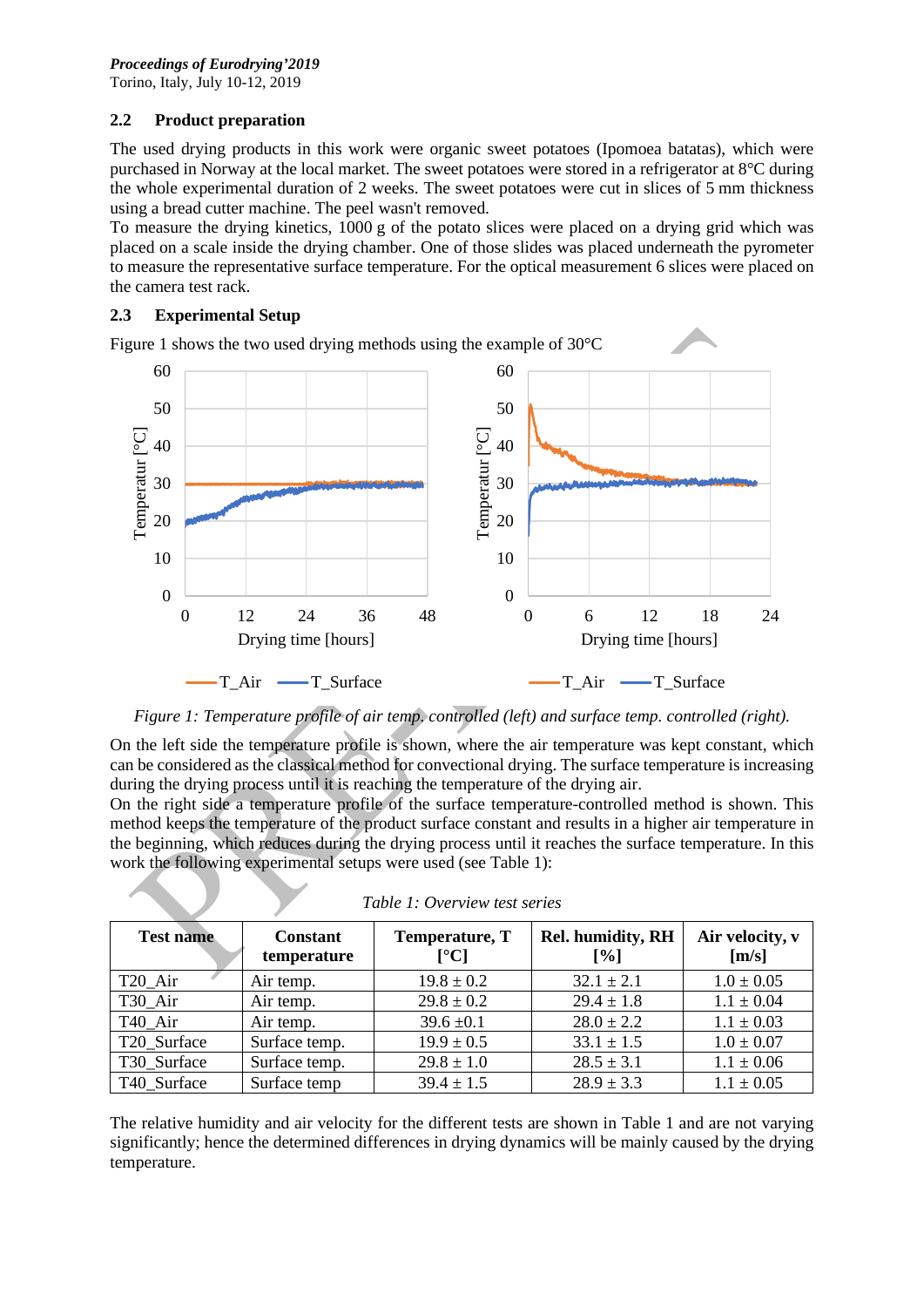#### **2.4 Shrinkage and deformation**

During the drying process, an image was taken by the camera every 5 minutes and analysed afterwards with a self-developed program using the OpenCV libraries (Bradski, 2000).

The shrinkage was determined by measuring the slice area in pixels for every image which results in a relative percental area shrinkage according the following equation:

$$
Shrinkage(t) = \frac{Area(t)}{Area_{t0}}\tag{1}
$$

The deformation was determined by the ratio of the actual slice area and its smallest enclosure circle/rectangle area as shown in Figure 2.



*Figure 2: Determination of the deformation.*

On the left side, the slice is not deformed. The area of the slice (brown) and the area of its smallest enclosure circle/rectangle (green) is the same which results in a deformation of 1. On the right deformed side, the ratio between the actual slice area and its enclosure circle/rectangle would result in a deformation of less than 1 according the following equation:

$$
Definition(t) = \frac{Area_{Slice}(t)}{Area_{enclosure}(t)}
$$
(2)

#### **2.5 Colour alternation**

The colour alternation was measured by reading the colour information of each pixel within the sweet potato slices and averaging it. The obtained RGB values were transformed into the CIE-XYZ colour space according the ISO Standard 13655 which is the base of the CIE-L\*a\*b\* colour space and the Browning Index.

The CIE-L\*a\*b\* colour model was developed with the aim of linearizing the representation of colours with respect to human colour perception and at the same time creating a more intuitive colour system (Burger, 2016). The dimensions in this colour space are the luminosity  $L^*$  and the two-colour components a\*, b\*, which specify the colour hue and saturation along the green-red and blue-yellow axes, respectively. The CIE-L\*a\*b\* colour space is often used in literature to describe the colour of food.

The Browning Index is an indicator of the colour change due oxidation of a freshly cut fruit or vegetable surface during storage or drying. The best known and most often quoted Browning Index is a form of excitation purity that follows the suggestion of (Buera, Lozano, & Petriella, 1986) and is expressed as follows (Hirschler, 2016, p. 93):

$$
BI = \frac{(x_{D65} - 0.32)}{0.162} * 100
$$
  
(for Illuminant: D65 and Standard Observatory 10°) (3)

where  $x_{D65}$  is the CIE Chromaticity value and calculated by the CIE-XYZ values

$$
x_{D65} = \frac{X}{(X+Y+Z)}
$$
 (4)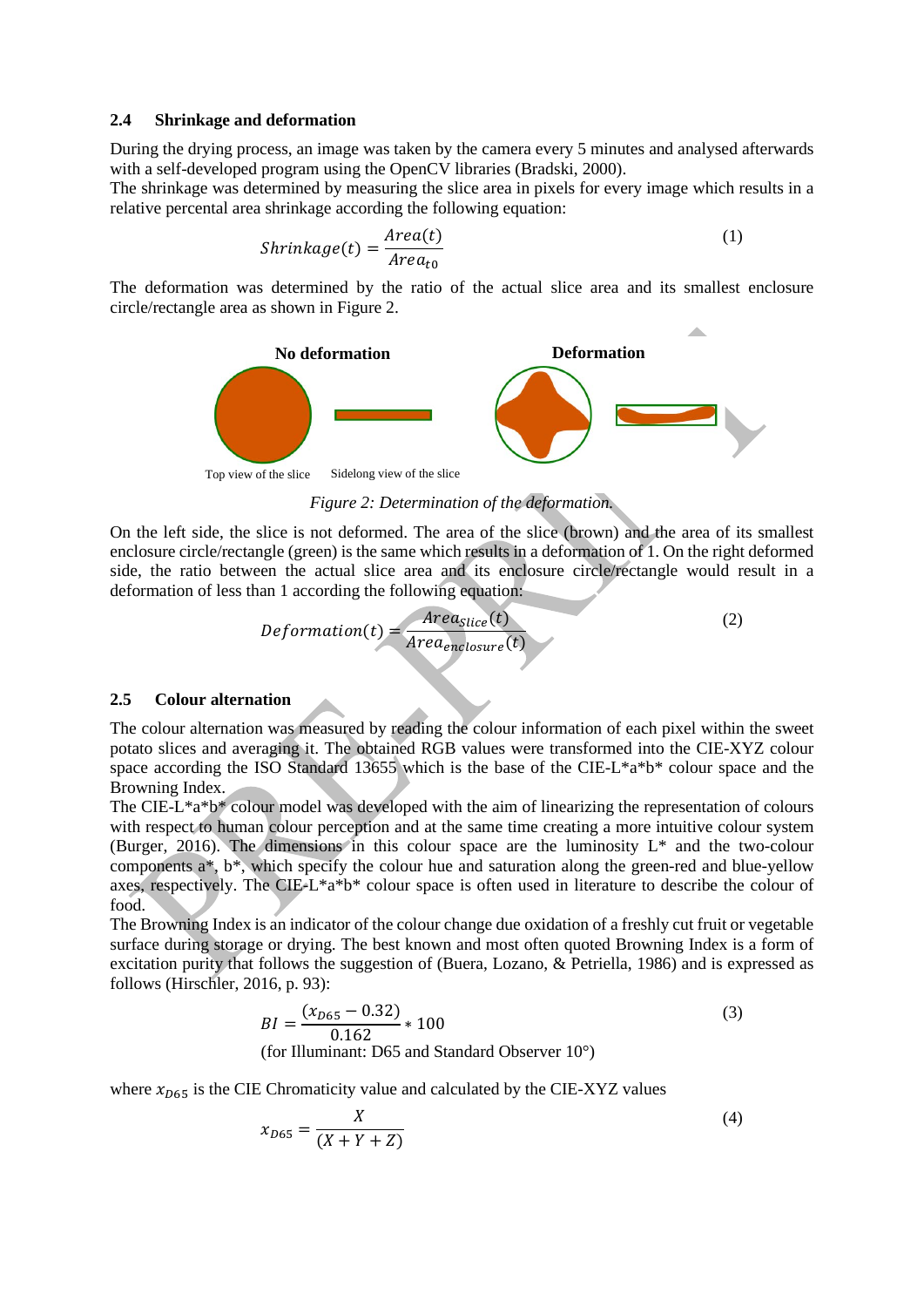## *Proceedings of Eurodrying'2019*

Torino, Italy, July 10-12, 2019

For a more detailed investigation of colour analyses in food processing the interested readers are referred to Martynenko, A., 2017 and Sturm, B. et. al., 2012.

## **2.6 Moisture Ratio**

The moisture ratio was determined according the following equation:

$$
X_t = \frac{m_t - m_{dry}}{m_{dry}}\tag{5}
$$

Where  $X_t$  is the moisture content at any time,  $m_t$  the moisture mass at any time and  $m_{\text{dry}}$  the dry matter which was determined prior to drying. The moisture content (dry base) was then used to calculate the moisture ratio according the following equation:

$$
MR = \frac{X_t - X_{EMC}}{X_0 - X_{EMC}}
$$
\n<sup>(6)</sup>

Where  $X_{EMC}$  is the equilibrium moisture content which was determined for every test series and  $X_0$  the initial moisture content.

## **3 Results and discussion**

#### **3.1 Weight loss**

The weight loss during the drying process is shown in Figure 3.



*Figure 3: Drying profile by different drying temperatures and methods.*

As expected, the drying time is decreasing with higher temperatures. The drying tests where the surface temperature was kept constant are faster since the temperature of the drying air had to be increased as shown in Figure 1. The averaged drying rates during the first drying period are shown in Table 2 below.

*Table 2: Average drying rate comparison for the first drying period.*

| <b>Temperature</b><br>$[C^{\circ}]$ | Air temp. controlled<br>[g/h] | Surface temp. controlled<br>[g/h] | <b>Increase factor of</b><br>drying rate |
|-------------------------------------|-------------------------------|-----------------------------------|------------------------------------------|
| 20                                  |                               | 93.0                              |                                          |
| $\overline{\phantom{0}30}$          | 74.0                          | 141.0                             |                                          |
| $-40$                               | .38.5                         | 219.5                             |                                          |

The surface temperature-controlled method of the lower T20 test series has a drying rate which is approximately 2.2 times higher than the air temperature-controlled method. With higher temperatures, the drying rate factor increases less with ca. 1.9 times for the T30 test series and ca. 1.5 times higher for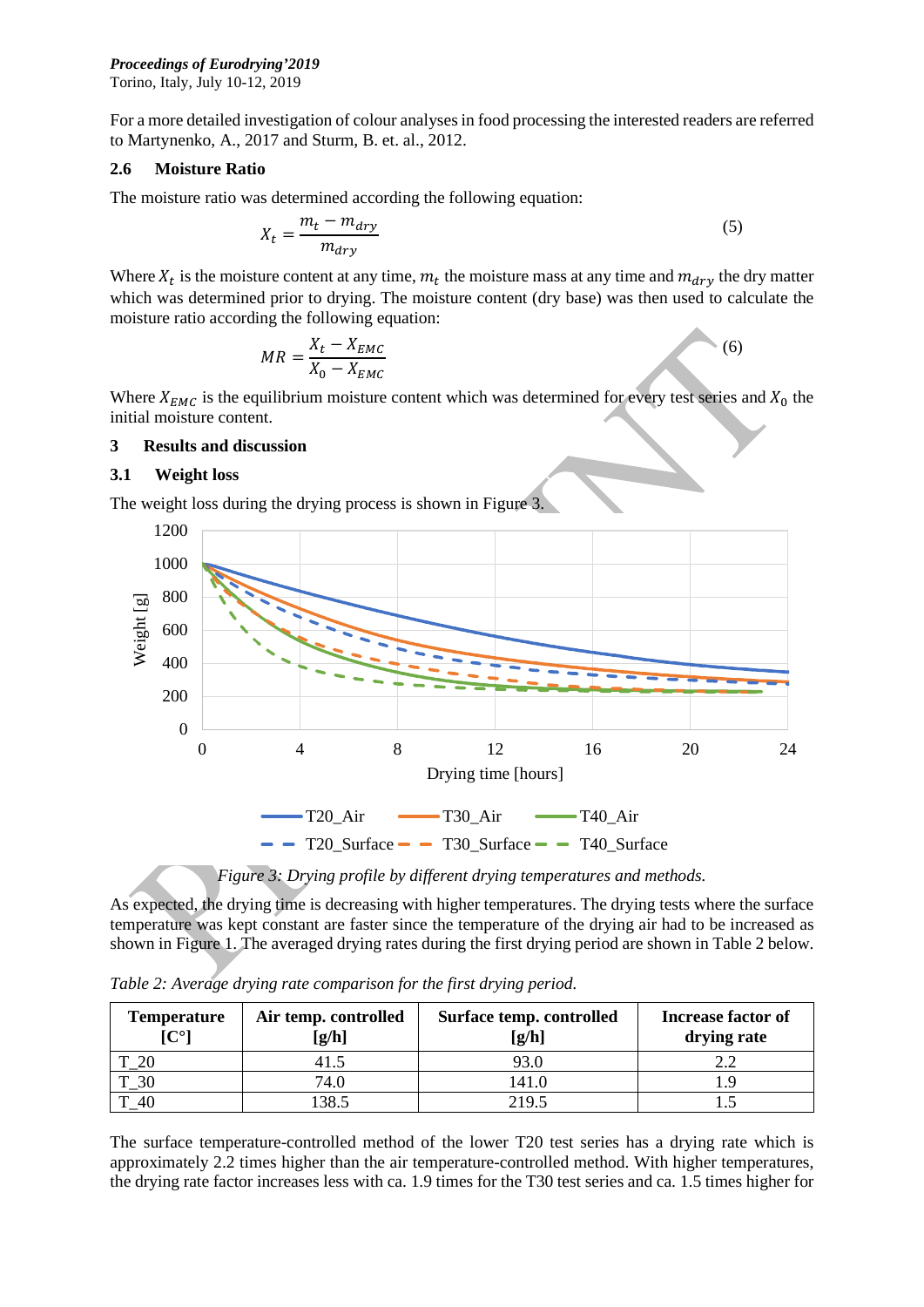the T40 test series. In addition to the drying rate, the ratio of the drying time between the two drying methods was analysed in Figure 4.



*Figure 4: Drying time ratio over moisture ratio.*

The results show, that the drying speed factor of the T20 and T30 test series seems to be linear to the moisture ratio. In the beginning of the drying process at a moisture ratio of 0.9 the surface temperaturecontrolled method is about 2.4 times faster. The factor decreases with the drying process to about 1.6 at a moisture ratio of 0.1. The drying speed ratio of the T40 test series seems rather to be constant over the whole drying process and is between 1.5 and 1.7.

## **3.2 Shrinkage and deformation**

The results of the area shrinkage during the drying process is shown in Figure 5.



*Figure 5: Area shrinkage over moisture ratio.*

The result shows an overall area shrinkage of ca. 30% to 60%. The used drying method and drying temperatures doesn't seem to have a significant influence on the shrinkage process. The test series with 30°C result in about 20% less shrinkage compared to the test series with 40°C whereat the surface temperature-controlled method results in a higher shrinkage of approximately 10% compared to its air-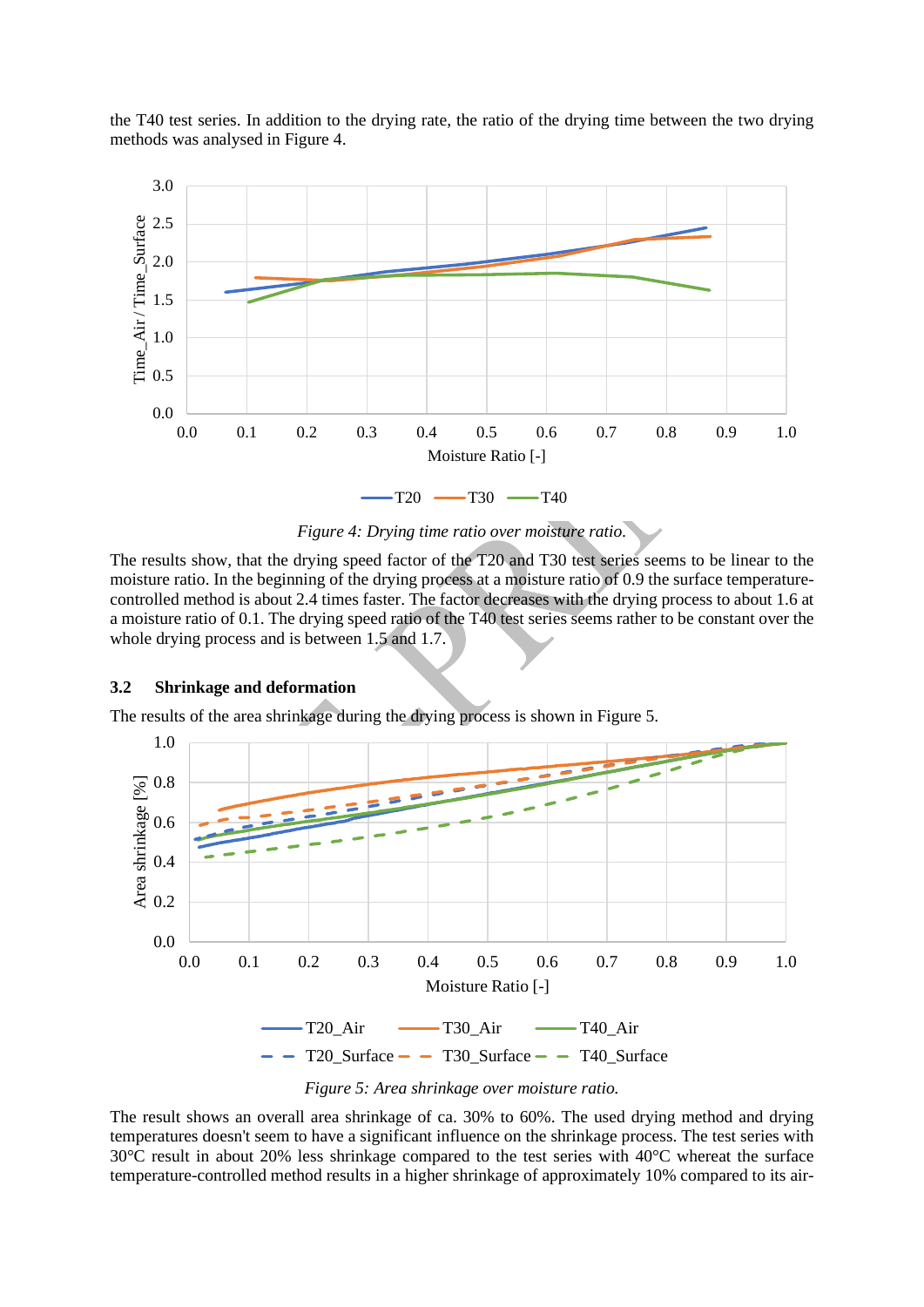# *Proceedings of Eurodrying'2019*

Torino, Italy, July 10-12, 2019

controlled method. The difference of the drying methods of the test series with 20°C is about 0.5% which can be explained that 20<sup>o</sup>C was very close to the ambient temperature and the temperature difference similar of the drying air temperature of both methods.

1.0 Top deformation [-] Top deformation [-] 0.9 0.8 0.7 0.6 0.0 0.1 0.2 0.3 0.4 0.5 0.6 0.7 0.8 0.9 1.0 Moisture Ratio [-]  $-T20_A$ ir  $-T30_A$ ir  $-T40_A$ ir  $-$  T20 Surface  $-$  T30 Surface  $-$  T40 Surface

The results of the deformation regarding the top view is shown in Figure 6.

*Figure 6: Top view deformation vs moisture ratio.*

The chart shows that the deformation progresses of all test series are similar and results in a deformation factor between 0.7 and 0.8. It is not expected that the difference between the single slices regarding to deformation is distinguishable by the human eye. The same behaviour shows the result of the sidelong deformations in Figure 7.



*Figure 7: Sideview deformation vs moisture ratio.*

The sidelong deformations for all test series are similar and end with a deformation factor between 0.7 and 0.6 what also is not expected to distinguish by the human eye. The deformation during the drying process both top view and the sidelong view seems not to be significantly influenced by the drying temperature and drying method.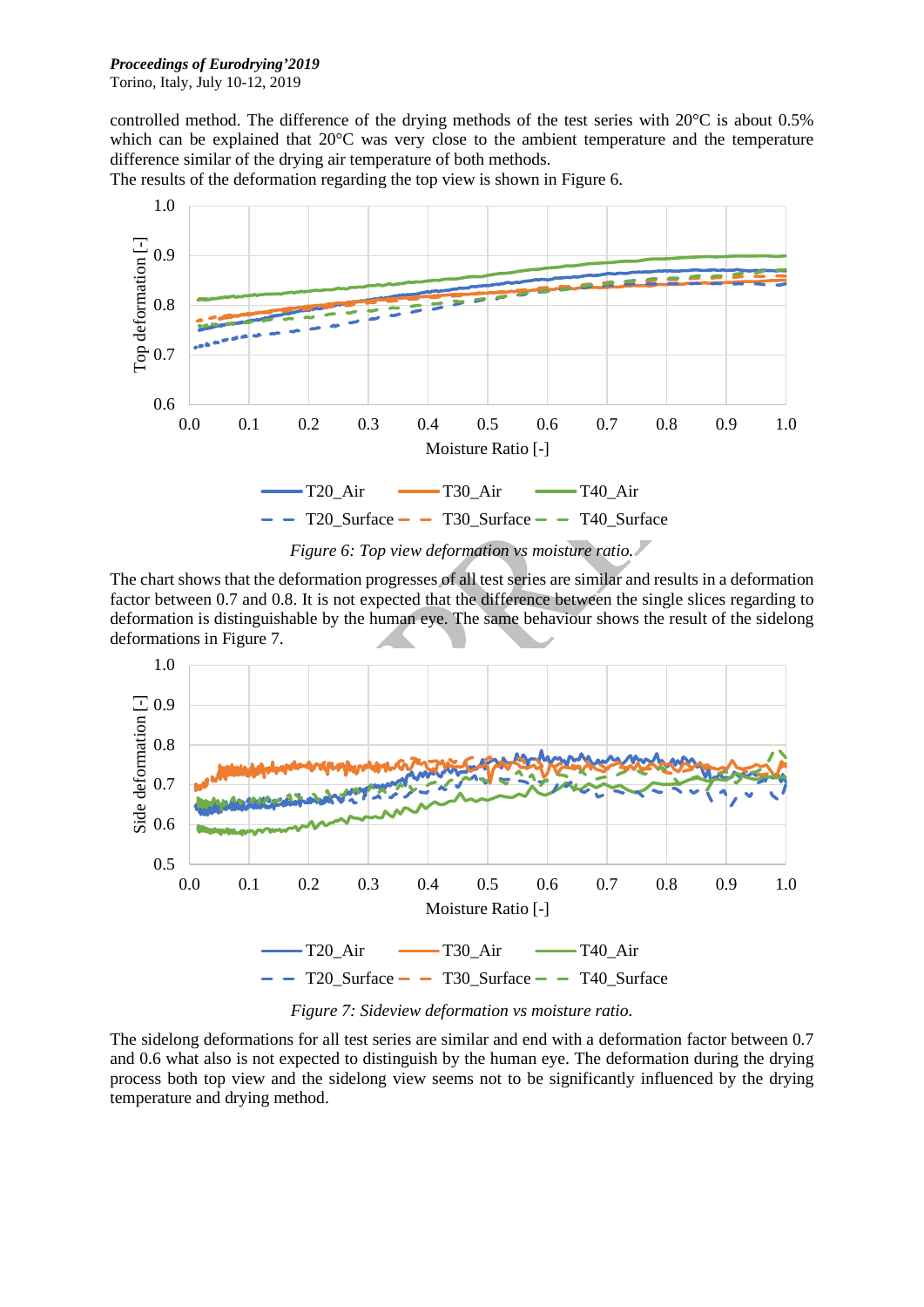# **3.3 Colour alternation**





*Figure 8: Browning Index vs moisture ratio.*

The browning index of all test series is decreasing during the drying process what means that the dried sweet potato slices are perceived as less brown than initially. This can be explained due to the removed water which contributes to a darker, browner perception in the beginning and decreases with the removed water. The difference in browning index between the test series with approximately 20 is rather small and as already at the deformation results, it is not expected that the results are perceivable by the human eye.

# **4 Conclusions**

The results are showing that the drying speed of the constant surface temperature-controlled methods is about 1.5 to 2.5 times faster than the conventional method where the air temperature is kept constant and the optical quality parameters are not significant affected. The area shrinkage at higher temperatures seems to increase about 5% to 10% with the surface temperature-controlled method compared to the air temperature controlled one. The deformation of the top and sidelong view during the drying process doesn't seem to be affected significantly by the temperature and used drying method as well as the colour alternation.

The surface temperature controlled drying method can be used to decrease the drying time without significant negative effects on optical quality parameters like shrinkage, deformation or colour alternation.

# **5 Nomenclature**

|         | Browning Index                                |  |
|---------|-----------------------------------------------|--|
| CIE-XYZ | Colour space according the ISO Standard 13655 |  |
|         | Chromaticity value                            |  |

# **6 Acknowledgement**

The work was supported by the Research Council of Norway, grant number 286127 – Core Organic Cofund: SusOrgPlus project as part of the ERA-NET action CORE Organic Plus. The authors acknowledge the financial support for this project provided by transnational funding bodies, being partners of the H2020 ERA-net project, CORE Organic Cofund, and the cofund from the European Commission.